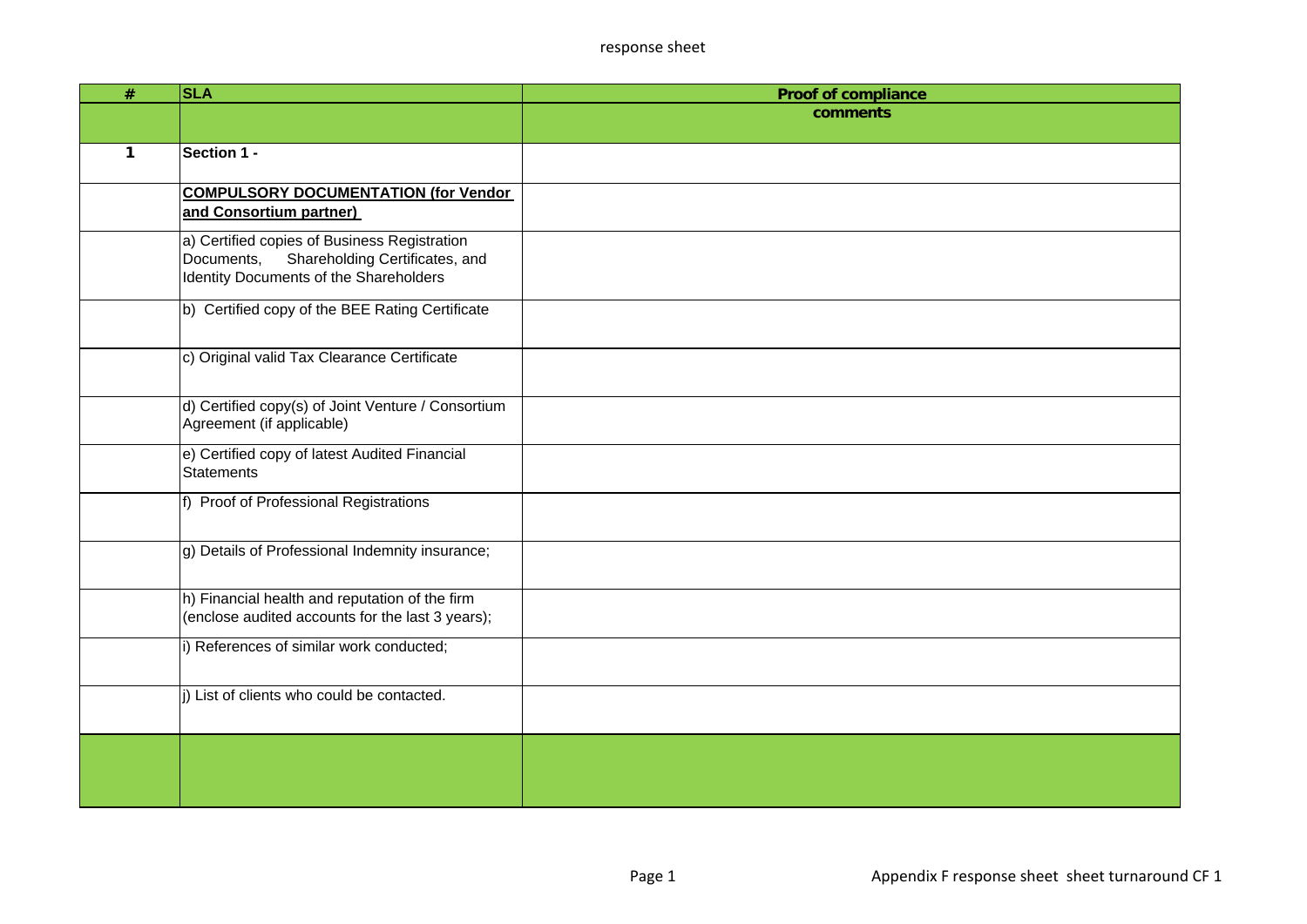| $\overline{\#}$ | <b>SLA</b>                                                                                                       | <b>Proof of compliance</b> |
|-----------------|------------------------------------------------------------------------------------------------------------------|----------------------------|
|                 |                                                                                                                  | comments                   |
|                 |                                                                                                                  |                            |
| $\overline{2}$  | <b>Section 2</b>                                                                                                 |                            |
|                 | 1. Comments on Appendix A (if any);                                                                              |                            |
|                 | 2. Completed Appendices B, C, D and E                                                                            |                            |
|                 |                                                                                                                  |                            |
| 3               | <b>Section 3</b>                                                                                                 |                            |
|                 | 1. Executive Summary;                                                                                            |                            |
|                 | 2. Overall company experience, skills and<br>knowledge of the vendor (and consortium, if<br>applicable);         |                            |
|                 | 3. Indicate the form of company / corporation.                                                                   |                            |
|                 | 4. Details of how long your company has been in<br>existence and operational;                                    |                            |
|                 | 5. Detail the group structure.                                                                                   |                            |
|                 | 6. Staff and director shareholdings and names of<br>the vendor organisation (and consortium's, if<br>applicable) |                            |
|                 | 7. Supply the total turnover of your company for the<br>last two years                                           |                            |
|                 |                                                                                                                  |                            |
|                 |                                                                                                                  |                            |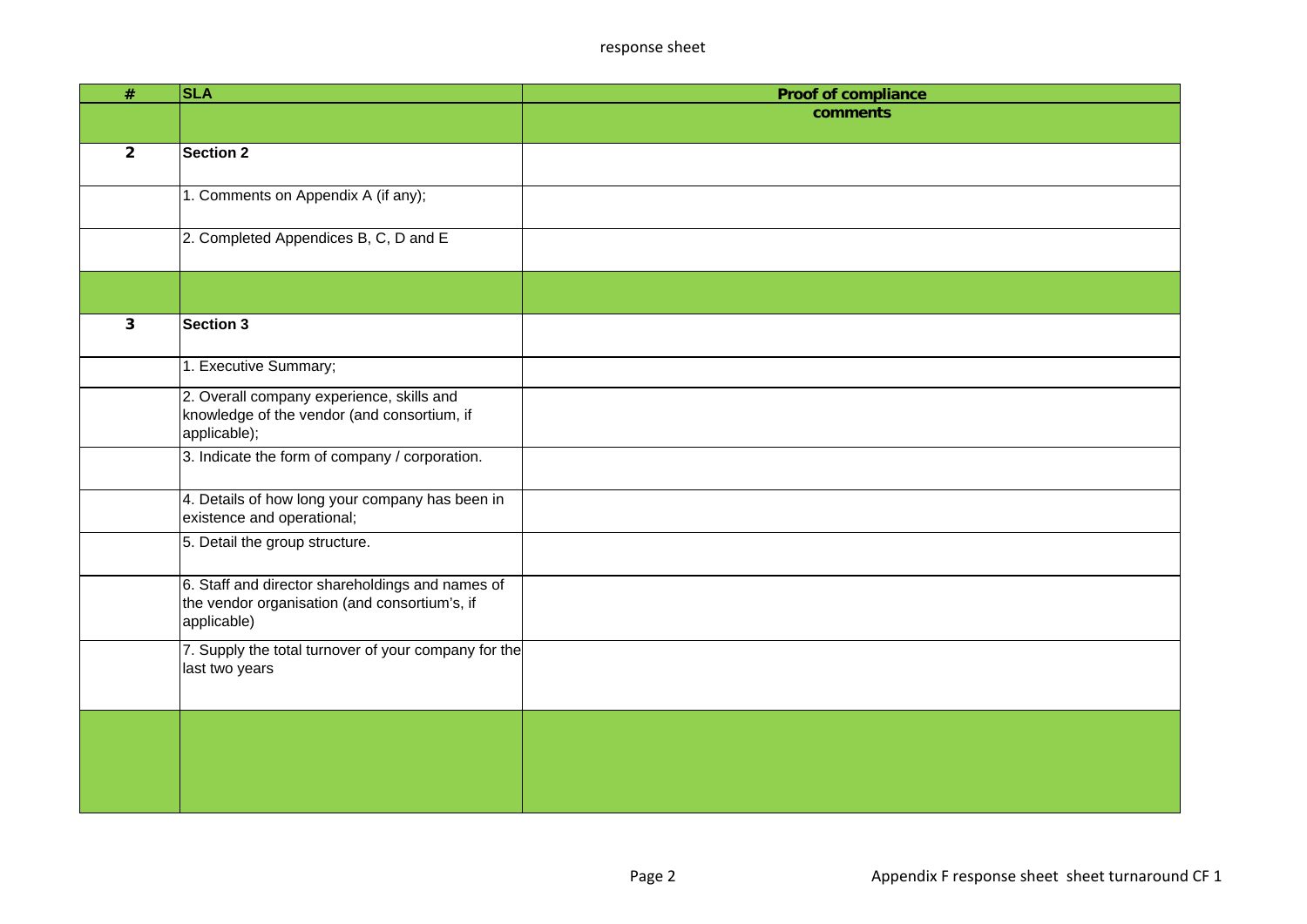| $\overline{\#}$  | <b>SLA</b>                                             | <b>Proof of compliance</b> |
|------------------|--------------------------------------------------------|----------------------------|
|                  |                                                        | comments                   |
|                  |                                                        |                            |
| 4                | <b>Section 4</b>                                       |                            |
|                  | Summary CVs of people who will be involved with        |                            |
|                  | the project and indicate their roles and               |                            |
|                  | responsibilities relevant to this proposal (limited to |                            |
|                  | 2 pages only) - (consortium partners as well, if       |                            |
|                  | applicable)                                            |                            |
|                  | A detailed reference list for engagements of a         |                            |
|                  | similar nature to this project in Southern Africa,     |                            |
|                  | including contact details (name and telephone          |                            |
|                  | number) (for consortium partners as well, if           |                            |
|                  | applicable) and                                        |                            |
|                  | Other pertinent information, value added services,     |                            |
|                  | etc.                                                   |                            |
|                  |                                                        |                            |
|                  |                                                        |                            |
|                  |                                                        |                            |
| 5                | Section 5                                              |                            |
|                  | Detailed service description for Functional Areas -    |                            |
|                  | refer to Appendix F                                    |                            |
|                  |                                                        |                            |
|                  |                                                        |                            |
|                  |                                                        |                            |
| 6                | <b>Section 6</b>                                       |                            |
|                  |                                                        |                            |
|                  | Completed Appendix H (Pricing Sheet).                  |                            |
|                  |                                                        |                            |
|                  |                                                        |                            |
|                  |                                                        |                            |
| $\overline{3.1}$ | Scope of work                                          |                            |
|                  |                                                        |                            |
|                  |                                                        |                            |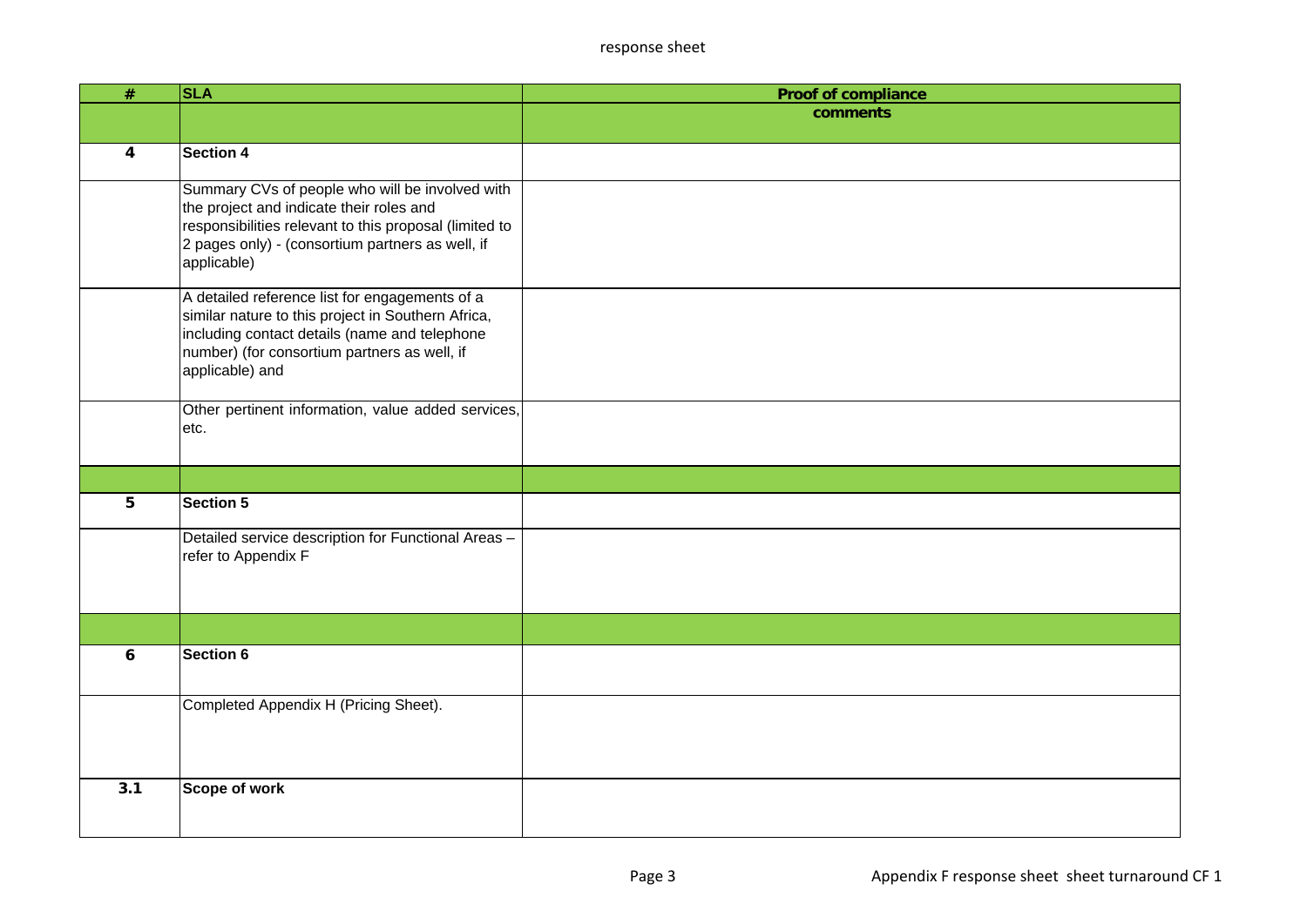| $\#$  | <b>SLA</b>                                                            | <b>Proof of compliance</b> |
|-------|-----------------------------------------------------------------------|----------------------------|
|       |                                                                       | comments                   |
|       |                                                                       |                            |
| 3.1.1 | Components of turnaround strategy                                     |                            |
|       |                                                                       |                            |
|       | <b>Managing the turnaround</b>                                        |                            |
|       |                                                                       |                            |
| 3.1.2 | The enabling components to manage the                                 |                            |
|       | turnaround are turnaround leadership, stakeholder                     |                            |
|       | management, and turnaround project                                    |                            |
|       | management.                                                           |                            |
|       | Stabilising the business and the financial                            |                            |
|       | management                                                            |                            |
|       | The CF needs to be stabilized to ensure the short-                    |                            |
|       | term future of the business, introducing                              |                            |
|       | predictability and ensuring legal and fiduciary<br>compliance (PFMA). |                            |
|       |                                                                       |                            |
|       |                                                                       |                            |
| 3.1.3 | Fixing the distressed Compensation Fund                               |                            |
|       |                                                                       |                            |
|       |                                                                       |                            |
|       | The underperforming or distressed public entity                       |                            |
|       | needs to be fixed in strategic, organisational and                    |                            |
|       | operational terms.                                                    |                            |
|       |                                                                       |                            |
|       |                                                                       |                            |
|       |                                                                       |                            |
| 3.1.4 | The successful service provider will be                               |                            |
|       | required to:                                                          |                            |
|       |                                                                       |                            |
|       |                                                                       |                            |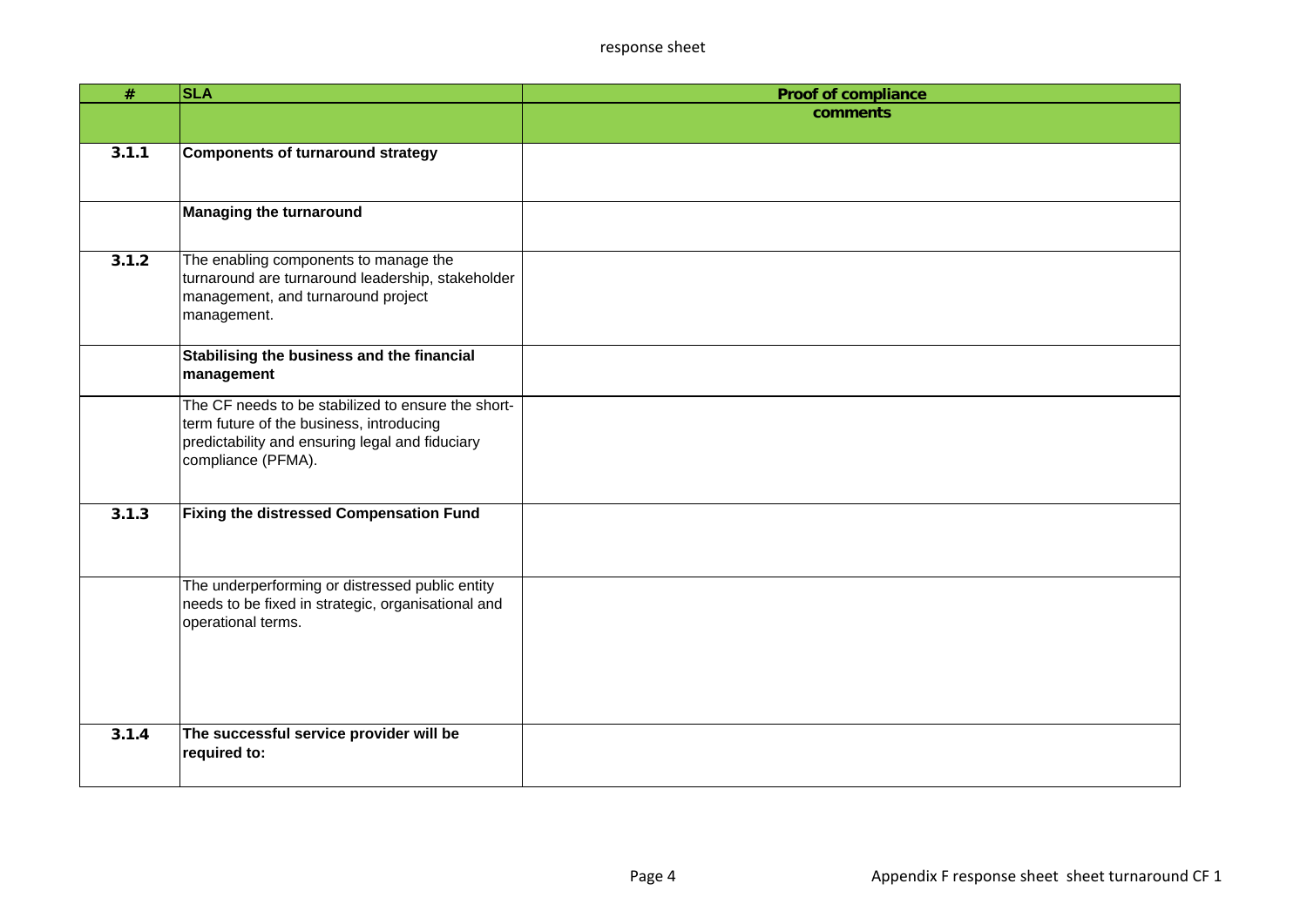| $\#$ | <b>SLA</b>                                                                                                                                                     | <b>Proof of compliance</b> |
|------|----------------------------------------------------------------------------------------------------------------------------------------------------------------|----------------------------|
|      |                                                                                                                                                                | comments                   |
|      | Devise and Implement a Remedial Plan to<br>remedy the interim crisis :- (Business unusual<br>plan of action)                                                   |                            |
|      | o Identify the root cause or contributory factors to<br>the issues and weaknesses identified in the<br>business process                                        |                            |
|      | o Perform Root Cause Analysis on finance, fraud<br>and risk administration and management                                                                      |                            |
|      | o Perform an diagnostic review of people and<br>systems to identify weaknesses to establish<br>controls                                                        |                            |
|      | o Develop mitigating action plan aimed to<br>resolving, eliminating, or minimising the incidence<br>of the identified issues, weakness and lack of<br>controls |                            |
|      |                                                                                                                                                                |                            |
|      | Develop, design and implement the turnaround<br>plan for the CF (Future model for the CF):-                                                                    |                            |
|      | Diagnostic of the alignment of the strategic<br>lo.<br>objectives of the CF against its shareholders<br>mandate and objectives                                 |                            |
|      | Perform a legal review with the aim to<br>lo.<br>enhance service delivery. Provide the legal review<br>must be included in the turnaround plan.                |                            |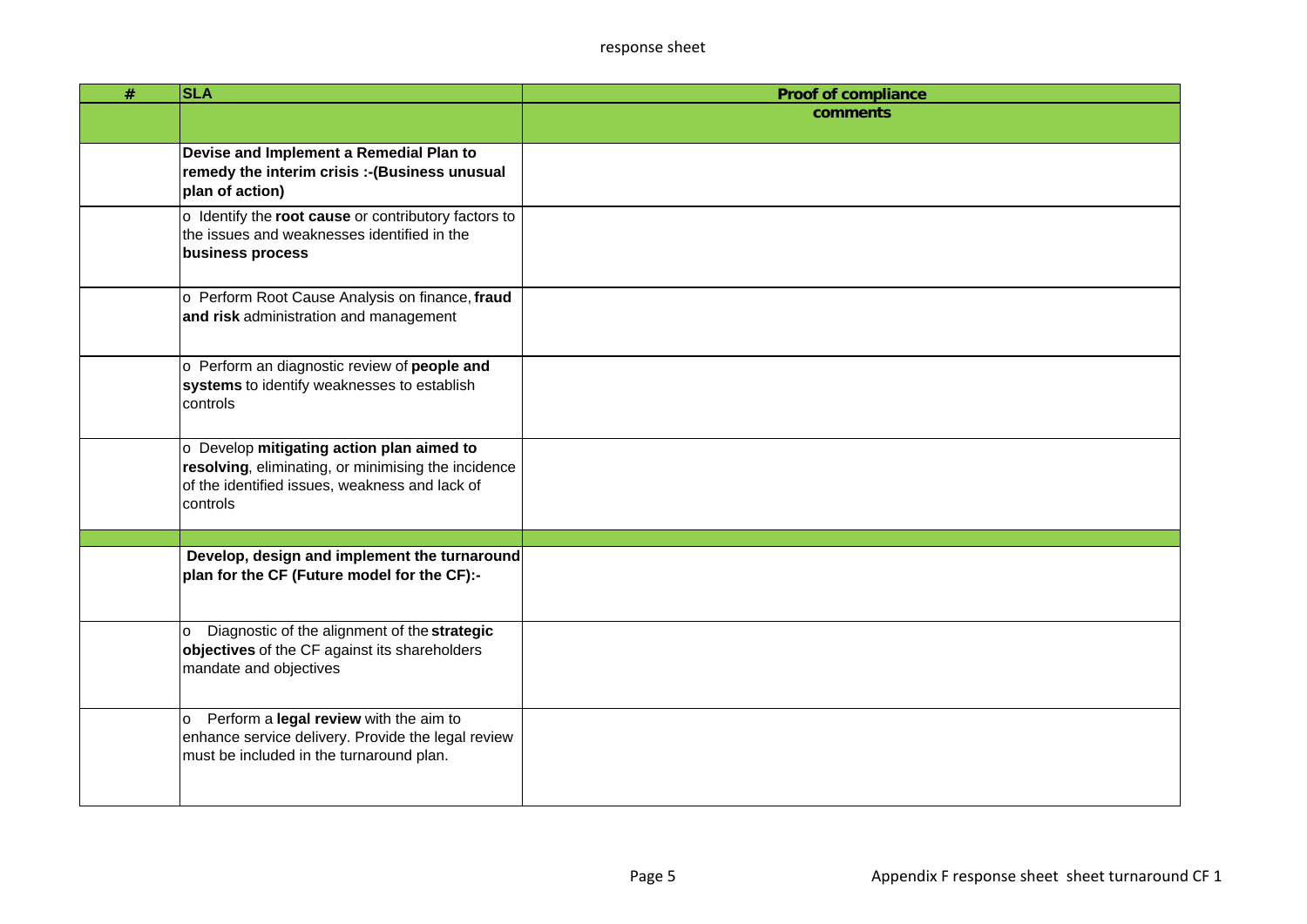| $\overline{\#}$ | <b>SLA</b>                                                                             | <b>Proof of compliance</b> |
|-----------------|----------------------------------------------------------------------------------------|----------------------------|
|                 |                                                                                        | comments                   |
|                 |                                                                                        |                            |
|                 | o Design and implement finance, fraud and risk<br>administration and management        |                            |
|                 |                                                                                        |                            |
|                 |                                                                                        |                            |
|                 |                                                                                        |                            |
|                 | Develop and implement a change<br>o                                                    |                            |
|                 | management program addressing all elements of                                          |                            |
|                 | the program                                                                            |                            |
|                 | Map and design Business Process for the<br>o                                           |                            |
|                 | Fund which includes both business processes for                                        |                            |
|                 | core and support functions of the CF                                                   |                            |
|                 |                                                                                        |                            |
|                 | o Provide best practice benchmark study to<br>the CF                                   |                            |
|                 |                                                                                        |                            |
|                 |                                                                                        |                            |
|                 |                                                                                        |                            |
|                 | Develop, Review and Update Governance<br>o<br>Policy and Procedures as may be required |                            |
|                 |                                                                                        |                            |
|                 |                                                                                        |                            |
|                 | Facilitate the turnaround leadership<br>lo.                                            |                            |
|                 |                                                                                        |                            |
|                 |                                                                                        |                            |
|                 |                                                                                        |                            |
|                 | Develop, design and implement the<br>lo.                                               |                            |
|                 | turnaround approach and plan for the CF                                                |                            |
|                 |                                                                                        |                            |
|                 |                                                                                        |                            |
|                 |                                                                                        |                            |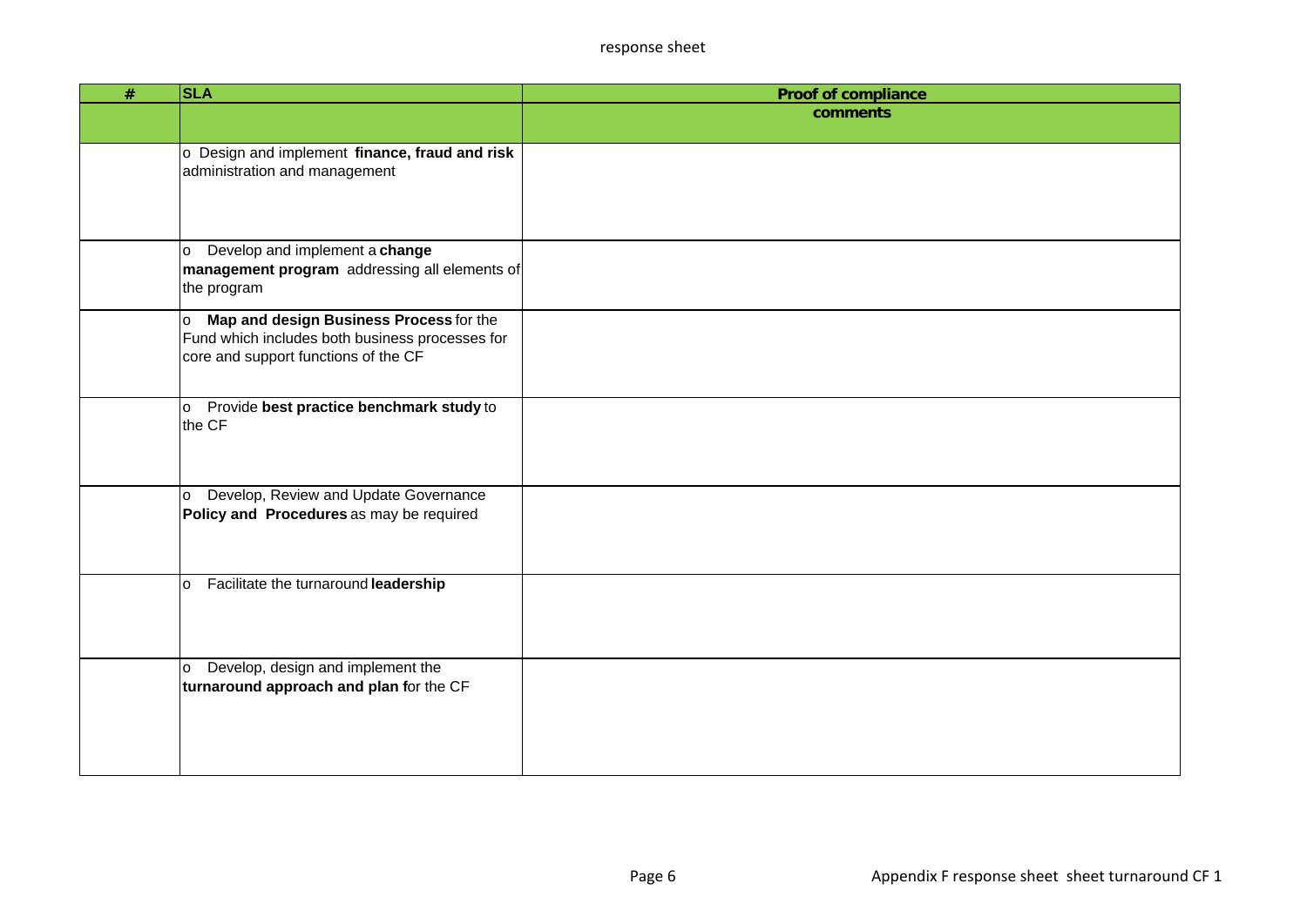| # | <b>SLA</b>                                                                                                                                                                                                                                                                     | <b>Proof of compliance</b> |
|---|--------------------------------------------------------------------------------------------------------------------------------------------------------------------------------------------------------------------------------------------------------------------------------|----------------------------|
|   |                                                                                                                                                                                                                                                                                | comments                   |
|   | Implement the turnaround plan for the CF<br>lo.                                                                                                                                                                                                                                |                            |
|   |                                                                                                                                                                                                                                                                                |                            |
|   | People                                                                                                                                                                                                                                                                         |                            |
|   | Review Employment Contracts, Score Cards<br>and Performance management, and redefine these<br>as may be necessary                                                                                                                                                              |                            |
|   | Develop appropriate organisational structure<br>to deliver                                                                                                                                                                                                                     |                            |
|   | Develop job descriptions covering posts in<br>the revised organisational structure                                                                                                                                                                                             |                            |
|   | Perform a complete skills audit across all<br>levels of staff and evaluate current skills against<br>the skills required to perform the job requirements                                                                                                                       |                            |
|   | Evaluate suitability of current staff deployed<br>to positions closely resembling previous post<br>requirements and perform a best fit placement of<br>staff into positions where they are best trained and<br>able to perform in accordance with the<br>organisation's goals. |                            |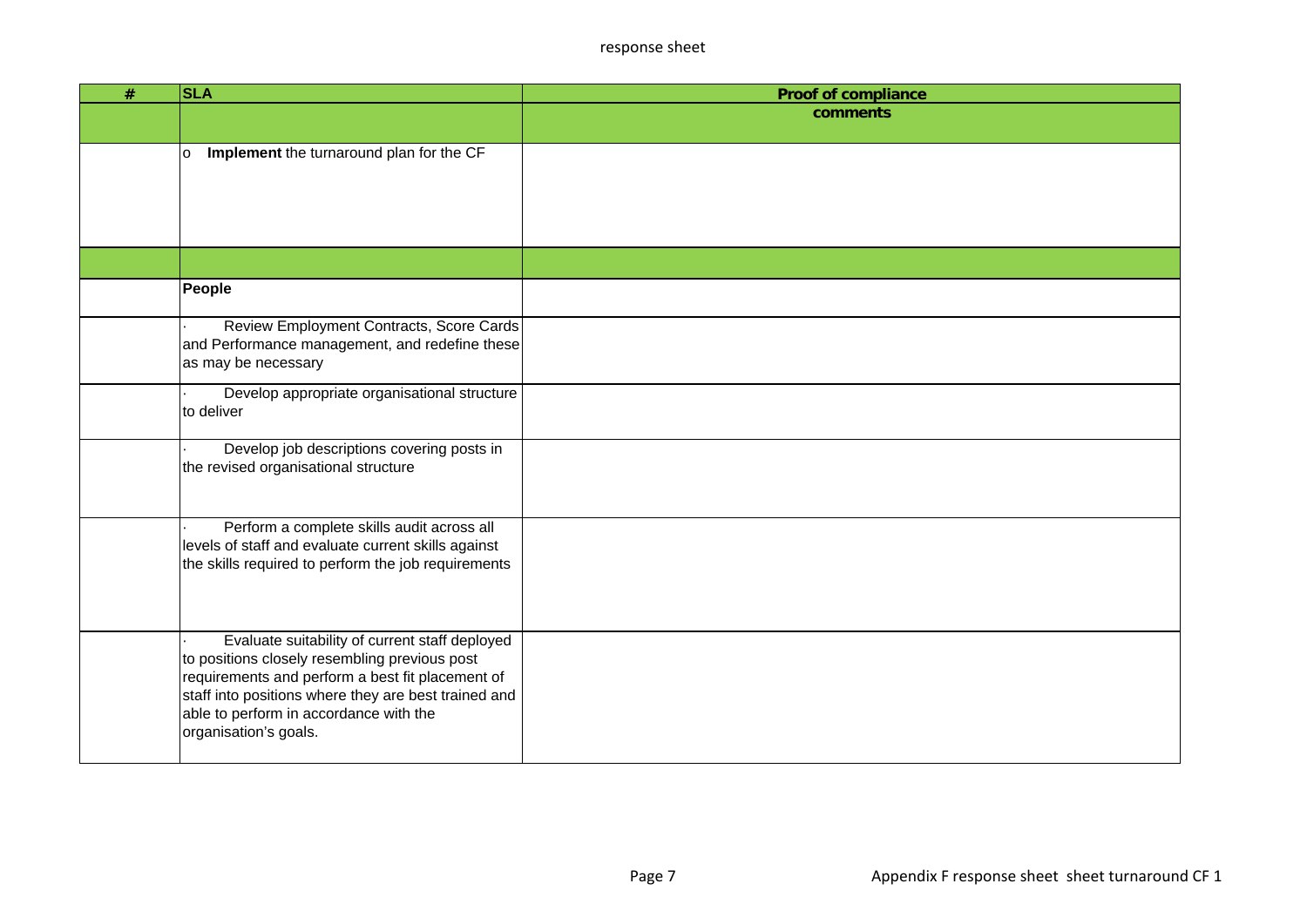| $\#$ | <b>SLA</b>                                                                                    | <b>Proof of compliance</b> |
|------|-----------------------------------------------------------------------------------------------|----------------------------|
|      |                                                                                               | comments                   |
|      |                                                                                               |                            |
|      | Manage the implementation of the new                                                          |                            |
|      | Human resource organisational structure in<br>accordance with best HR practice                |                            |
|      |                                                                                               |                            |
|      |                                                                                               |                            |
|      |                                                                                               |                            |
|      |                                                                                               |                            |
|      | <b>Business Processes and Systems</b>                                                         |                            |
|      |                                                                                               |                            |
|      |                                                                                               |                            |
|      | Review, Map, Optimise and Define all Business                                                 |                            |
|      | <b>Processes</b> across the entire value chain                                                |                            |
|      |                                                                                               |                            |
|      |                                                                                               |                            |
|      | Review, Map, Optimise and Define all Systems<br>Processes to close the gaps in governance and |                            |
|      | controls across the entire value chain                                                        |                            |
|      |                                                                                               |                            |
|      | Business systems and architecture review and                                                  |                            |
|      | make recommendations for optimisation                                                         |                            |
|      |                                                                                               |                            |
|      | Develop mitigation strategies for Work                                                        |                            |
|      | segmentation, Risks and Controls                                                              |                            |
|      |                                                                                               |                            |
|      |                                                                                               |                            |
|      | Develop segmented workflows to optimise                                                       |                            |
|      | employee load balancing and turnaround times                                                  |                            |
|      | on tasks and service delivery elements                                                        |                            |
|      | Review, design and implement business                                                         |                            |
|      | intelligent information reports and advise a<br>business specification to implement BI        |                            |
|      |                                                                                               |                            |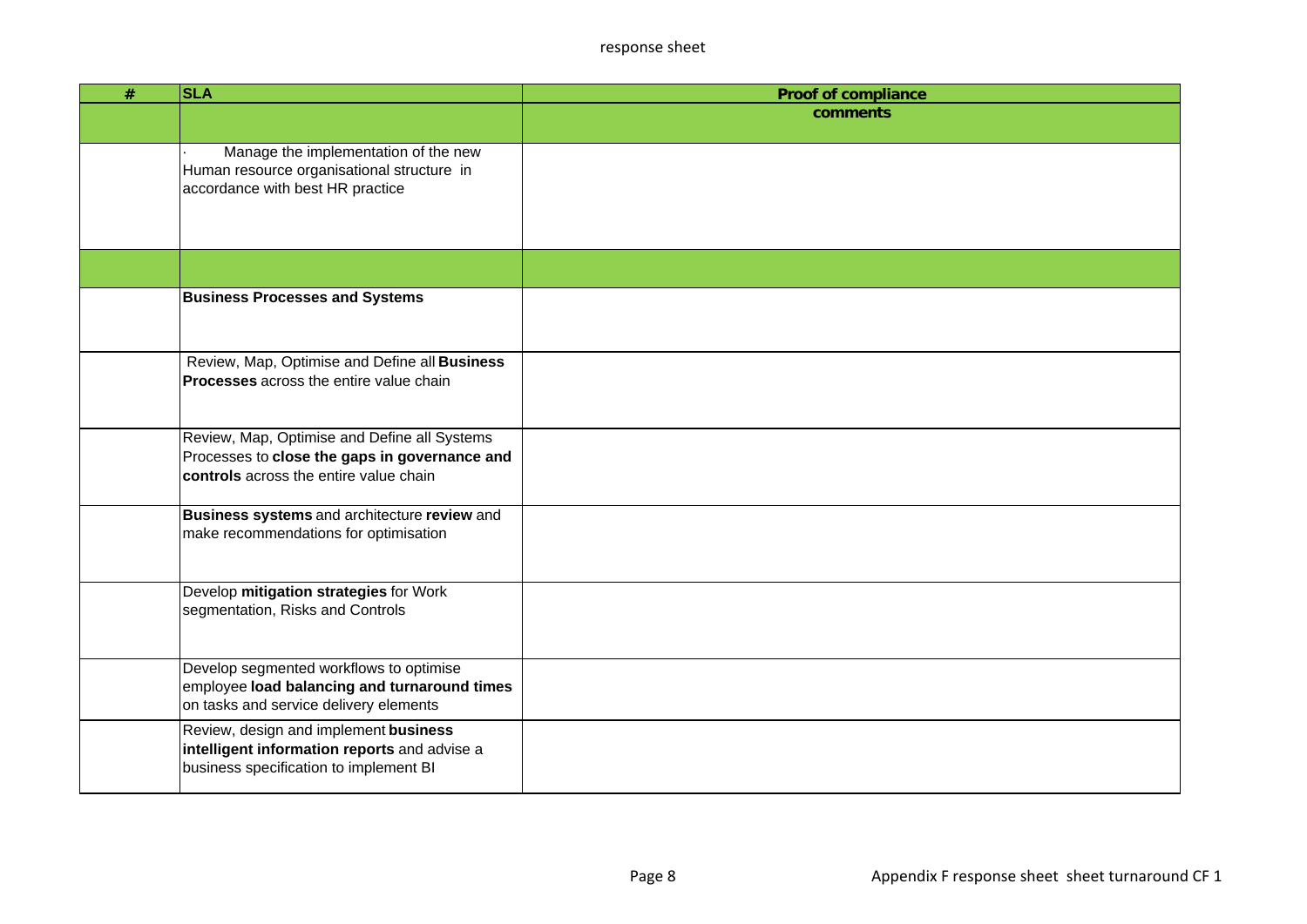| $\#$  | <b>SLA</b>                                                                                                                                                                                                                                                                         | <b>Proof of compliance</b> |
|-------|------------------------------------------------------------------------------------------------------------------------------------------------------------------------------------------------------------------------------------------------------------------------------------|----------------------------|
|       |                                                                                                                                                                                                                                                                                    | comments                   |
|       | Develop Dashboards and Radars to facilitate<br>good and timeous management information to feed<br>into effective management processes                                                                                                                                              |                            |
|       |                                                                                                                                                                                                                                                                                    |                            |
| 3.1.5 | <b>Project Office</b>                                                                                                                                                                                                                                                              |                            |
|       | Establishment of a Project Office to manage<br>projects relating to the scope of work and delivery<br>of the turnaround plan and to co-ordinate activities<br>of the remedial and turnaround implementation<br>plan at a location determined by the Director<br>General of Labour. |                            |
|       | Resource the project office with resources to<br>manage both the remedial and modernisation of<br>the CF.                                                                                                                                                                          |                            |
|       |                                                                                                                                                                                                                                                                                    |                            |
| 3.1.6 | <b>Actuarial and Audit Professional Services</b><br>(remedial plan)                                                                                                                                                                                                                |                            |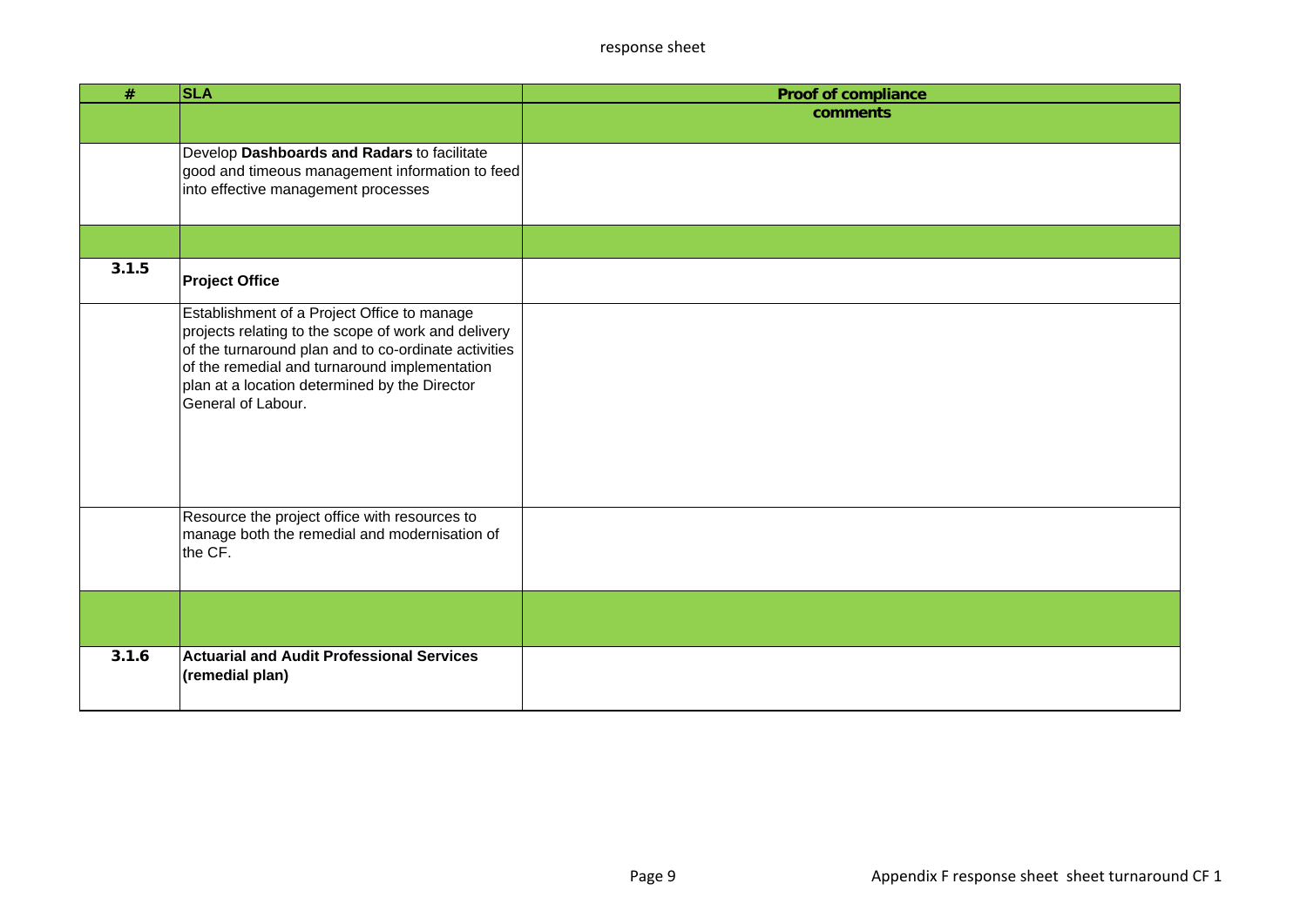| # | <b>SLA</b>                                                                                                                                                                                                                                                                                                                                            | <b>Proof of compliance</b> |
|---|-------------------------------------------------------------------------------------------------------------------------------------------------------------------------------------------------------------------------------------------------------------------------------------------------------------------------------------------------------|----------------------------|
|   |                                                                                                                                                                                                                                                                                                                                                       | comments                   |
|   | An analysis of the Compensation Fund conducted<br>provides for the estimation of $\pm$ 600 000 claims that<br>has remained unpaid for a number of years. The<br>objective of the assignment is to conduct an<br>actuarial valuation to determine the value of these<br>claims as well as the impact thereof on the<br>financial reserves of the Fund. |                            |
|   | A comprehensive valuation report highlighting the<br>work carried out, the methodology used and the<br>findings and recommendations arising from the<br>valuation should be produced.                                                                                                                                                                 |                            |
|   | The audit is an essential component of the<br>diagnostic study which aims to assess the finance<br>capacity of the C F.                                                                                                                                                                                                                               |                            |
|   | Key deliverables will be to:-                                                                                                                                                                                                                                                                                                                         |                            |
|   | compile or update the Fund's action plan in<br>la.<br>response to the AG findings and Public Protector<br>reports,                                                                                                                                                                                                                                    |                            |
|   | conduct priority assessment of the action<br>b.<br>required to achieve the best results within project<br>timeframes.                                                                                                                                                                                                                                 |                            |
|   | allocate responsibilities with timelines for<br>c.<br>the priority areas identified following the review and<br>lassessment.                                                                                                                                                                                                                          |                            |
|   | d.<br>make recommendations that are aimed at<br>improving the financial reporting process going<br>forward.                                                                                                                                                                                                                                           |                            |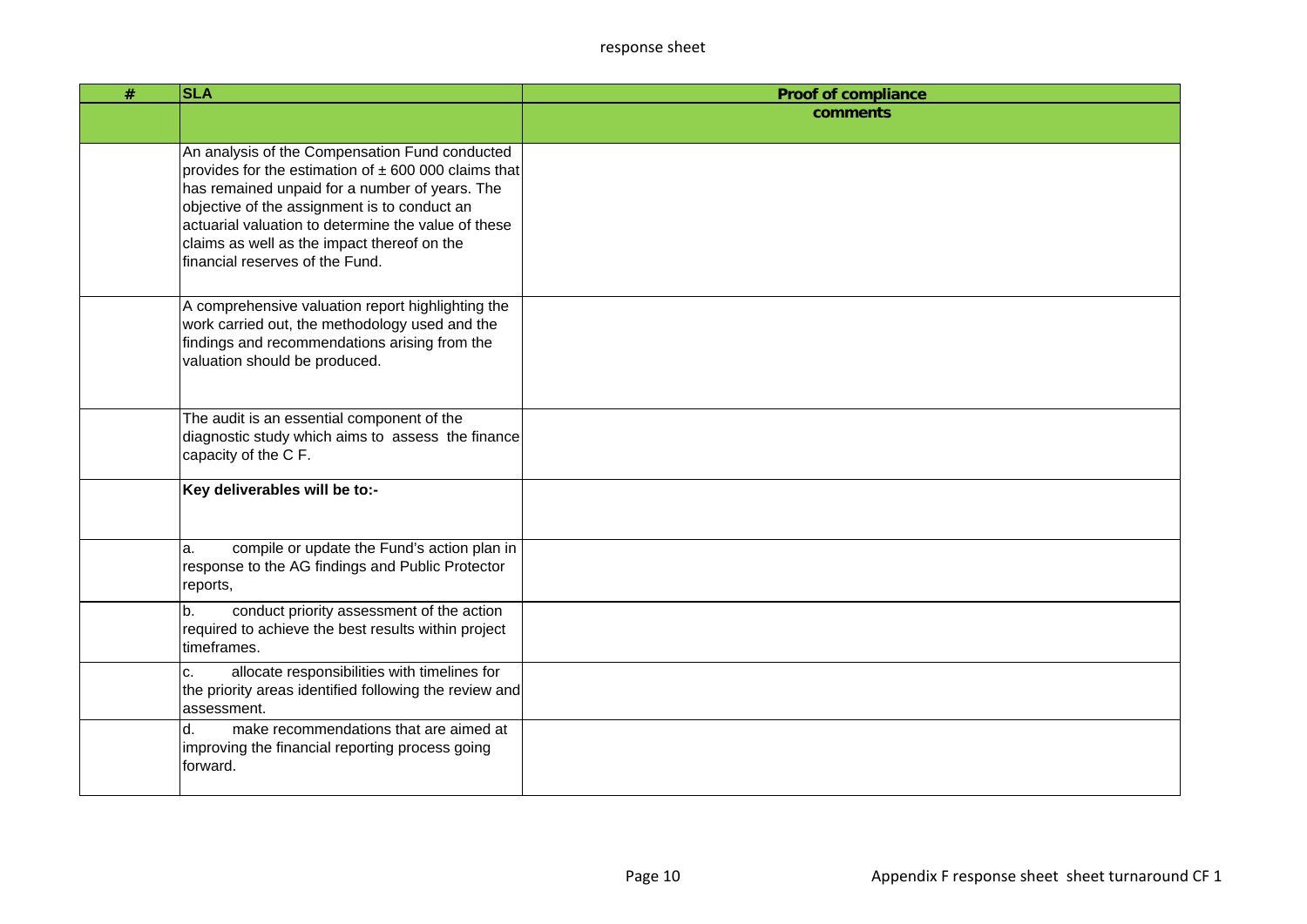| #              | <b>SLA</b>                                                                                                                                                                                                                                                                                                                                                                  | <b>Proof of compliance</b> |
|----------------|-----------------------------------------------------------------------------------------------------------------------------------------------------------------------------------------------------------------------------------------------------------------------------------------------------------------------------------------------------------------------------|----------------------------|
|                |                                                                                                                                                                                                                                                                                                                                                                             | comments                   |
|                | determine and develop general financial<br>е.<br>management of Fund and establish controls and<br>procedures that are aimed to manage the risk.                                                                                                                                                                                                                             |                            |
|                | review and optimise business processes to<br>f.<br>ultimately ensure that all amounts received by the<br>Fund in terms of PFMA are receipted, completely,<br>timely and accurately deposited and that all monies<br>transferred and paid by the Fund, for claims and<br>other Fund expenditure are accurately, efficiently<br>and appropriately utilized and substantiated. |                            |
|                |                                                                                                                                                                                                                                                                                                                                                                             |                            |
| 3.1.7          | <b>Output Required</b>                                                                                                                                                                                                                                                                                                                                                      |                            |
|                | The project deliverables will be to manage the<br>implementation of the turnaround of the CF in<br>terms of the scope of work indicated under<br>paragraph 3.                                                                                                                                                                                                               |                            |
|                |                                                                                                                                                                                                                                                                                                                                                                             |                            |
| $\overline{4}$ | <b>METHODOLOGY</b>                                                                                                                                                                                                                                                                                                                                                          |                            |
| 4.1.           | The service provider will be required to supply a<br>methodology statement detailing the steps that will<br>be employed to complete the project work, a<br>detailed costing and the time frames in which the<br>project will be completed in line with the expected<br>completion date.                                                                                     |                            |
|                | The methodology statement should reflect the<br>following aspects which would be used as<br>criteria for functionality during assessment of<br>the submission:                                                                                                                                                                                                              |                            |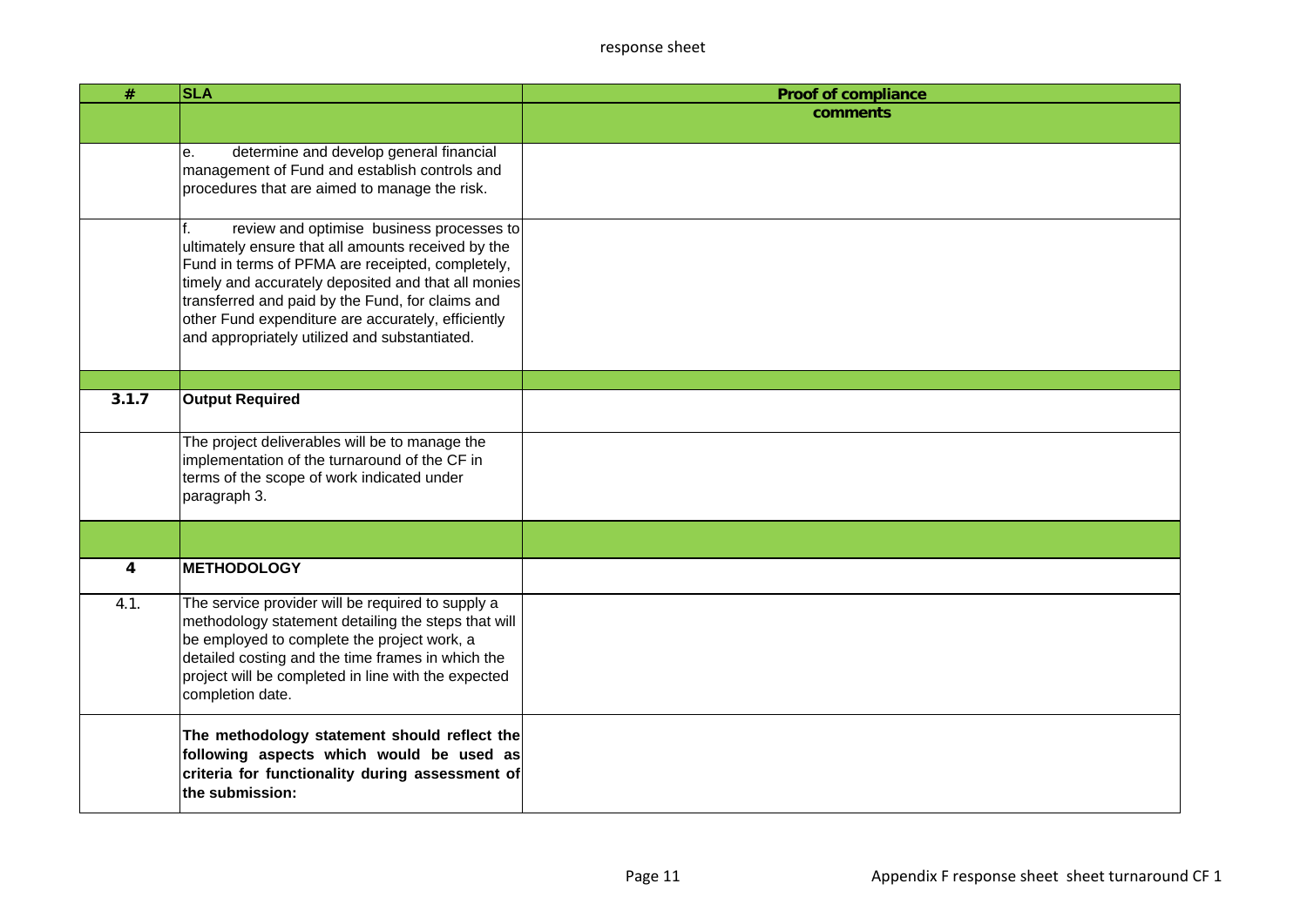| #   | <b>SLA</b>                                                                                         | <b>Proof of compliance</b> |
|-----|----------------------------------------------------------------------------------------------------|----------------------------|
|     |                                                                                                    | comments                   |
|     |                                                                                                    |                            |
| (a) | Proof and expertise must be demonstrated of a                                                      |                            |
|     | successfully turnaround of a company/ public<br>entity/ government department.                     |                            |
|     |                                                                                                    |                            |
| (b) | Provide the approach (how) your company will<br>deliver the scope of work outlined under paragraph |                            |
|     | 3. Provide reference sites.                                                                        |                            |
|     |                                                                                                    |                            |
| (c) | Proof of expertise and experience in the core<br>project team covering business management,        |                            |
|     | governance and audit compliance with IFRS,                                                         |                            |
|     | PFMA and Treasury Regulations, Monitoring &                                                        |                            |
|     | Evaluation, Data Management, Software Systems                                                      |                            |
|     | Design, Configuration and Implementation across<br>Wide Area Networks;                             |                            |
|     |                                                                                                    |                            |
| (d) | Technical resource skills and experience in:-                                                      |                            |
|     |                                                                                                    |                            |
|     | Project and programme management,                                                                  |                            |
|     | Auditing,                                                                                          |                            |
|     |                                                                                                    |                            |
|     | Accounting & Governance in public sector,                                                          |                            |
|     | (PFMA and GRAP)<br>Fund and portfolio management                                                   |                            |
|     |                                                                                                    |                            |
|     | Pension fund management                                                                            |                            |
|     | Revenue management                                                                                 |                            |
|     |                                                                                                    |                            |
|     | Financial modelling                                                                                |                            |
|     | Risk management                                                                                    |                            |
|     | Change management                                                                                  |                            |
|     | All aspects of Human Resource                                                                      |                            |
|     | management,                                                                                        |                            |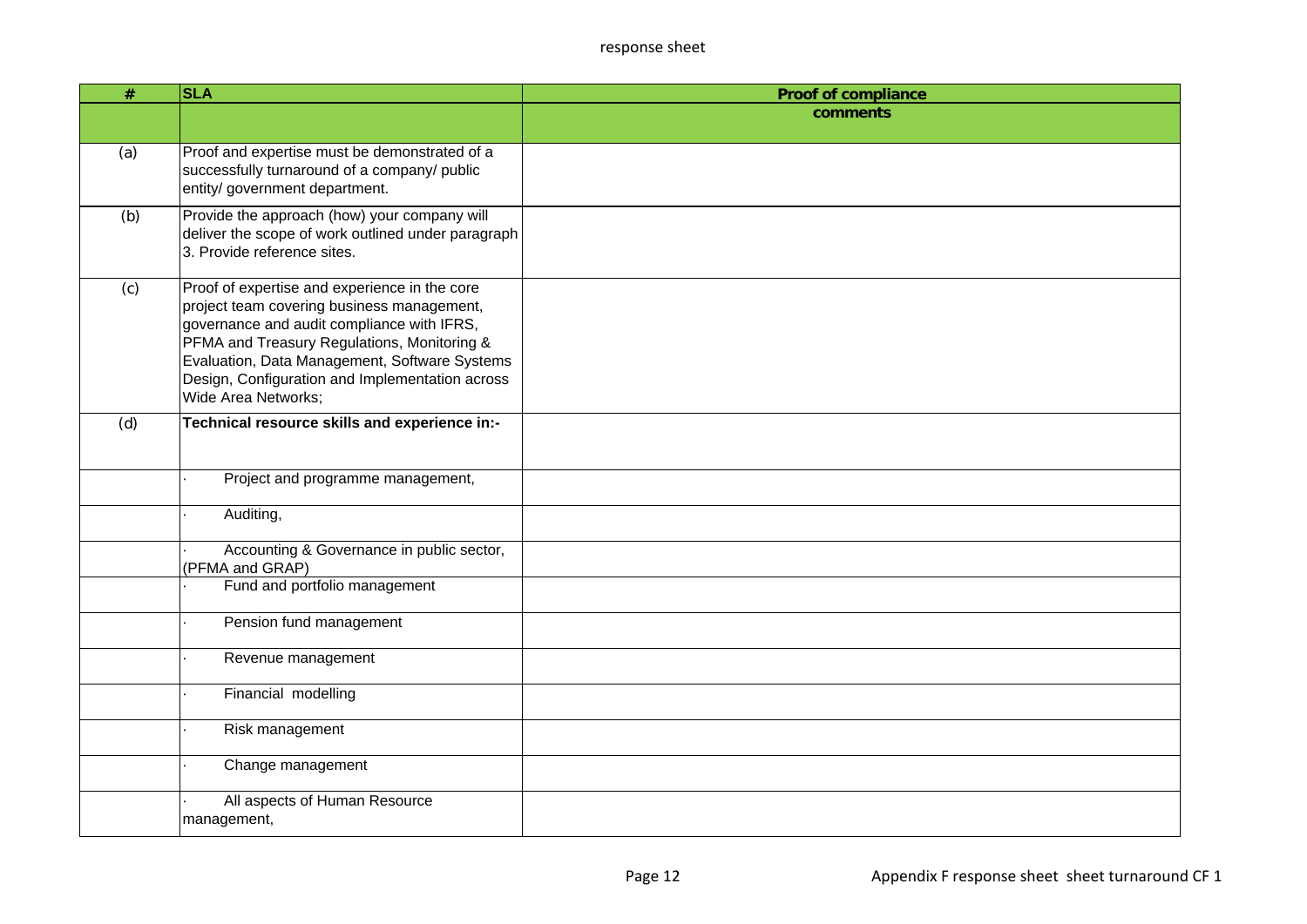| #   | <b>SLA</b>                                                                                                                                                                                | <b>Proof of compliance</b> |
|-----|-------------------------------------------------------------------------------------------------------------------------------------------------------------------------------------------|----------------------------|
|     |                                                                                                                                                                                           | comments                   |
|     |                                                                                                                                                                                           |                            |
|     | Organisational development                                                                                                                                                                |                            |
|     |                                                                                                                                                                                           |                            |
|     | <b>Legal Services</b>                                                                                                                                                                     |                            |
|     | <b>Business analytical skills</b>                                                                                                                                                         |                            |
|     | Business process re-engineering                                                                                                                                                           |                            |
|     | At least 1 team leader to be qualified<br>actuary, 10 years of experience in relevant<br>actuarial work and supported by a Chartered<br>Accountant with experience in internal audit work |                            |
|     | Experts in actuarial science (bachelor's<br>degree in actuarial science, 5 years of experience<br>in pension fund evaluations and determination of<br>fund provisions)                    |                            |
| (e) | Supply CV's and Company Profile;                                                                                                                                                          |                            |
| (f) | Service Provider Capacity must relevant to the<br>Project Scope and Deliverables.                                                                                                         |                            |
| (g) | A well documented, detailed proposed plan of<br>action to achieve the objectives of the project,<br>highlighting:                                                                         |                            |
|     | ü Critical skills and competences required                                                                                                                                                |                            |
|     | u the deployment of resources including<br>equipment                                                                                                                                      |                            |
|     | ü stakeholder engagement                                                                                                                                                                  |                            |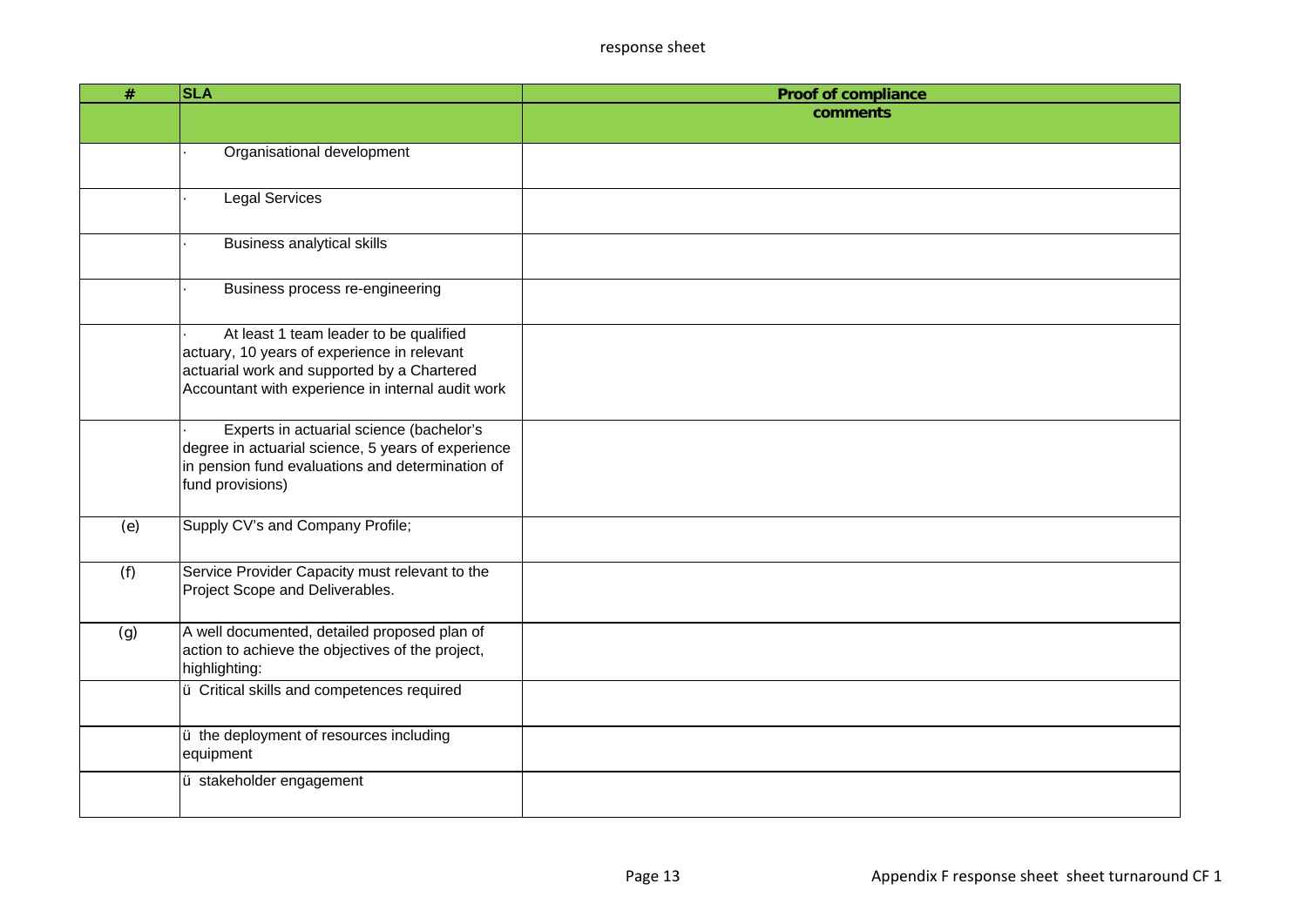| #              | <b>SLA</b>                                                                                                                                                                                              | <b>Proof of compliance</b> |
|----------------|---------------------------------------------------------------------------------------------------------------------------------------------------------------------------------------------------------|----------------------------|
|                |                                                                                                                                                                                                         | comments                   |
|                |                                                                                                                                                                                                         |                            |
|                | ü transfer of required skills to CF's relevant<br>officials                                                                                                                                             |                            |
|                | ü development and documentation of business<br>processes                                                                                                                                                |                            |
|                | ju quality assurance; and critical time frames                                                                                                                                                          |                            |
|                | u hand-over procedure of the close-out project<br>report.                                                                                                                                               |                            |
| (h)            | Knowledge and understanding of the:                                                                                                                                                                     |                            |
|                | ü public sector regulatory environment                                                                                                                                                                  |                            |
|                | u business process re-engineering                                                                                                                                                                       |                            |
|                | ü Human Resource Management and<br>Interventions required                                                                                                                                               |                            |
|                | ü Government's empowerment initiatives                                                                                                                                                                  |                            |
|                | u Public fund and administration and management                                                                                                                                                         |                            |
| (i)            | The service provider must have the necessary<br>equipment and staff to perform the project work<br>with a core team based full time onsite at<br>designated offices in Pretoria assigned to the<br>PMO. |                            |
| $\overline{7}$ | <b>Reporting</b>                                                                                                                                                                                        |                            |
|                |                                                                                                                                                                                                         |                            |
| 17             | <b>RESPONSIVENESS CRITERIA</b>                                                                                                                                                                          |                            |